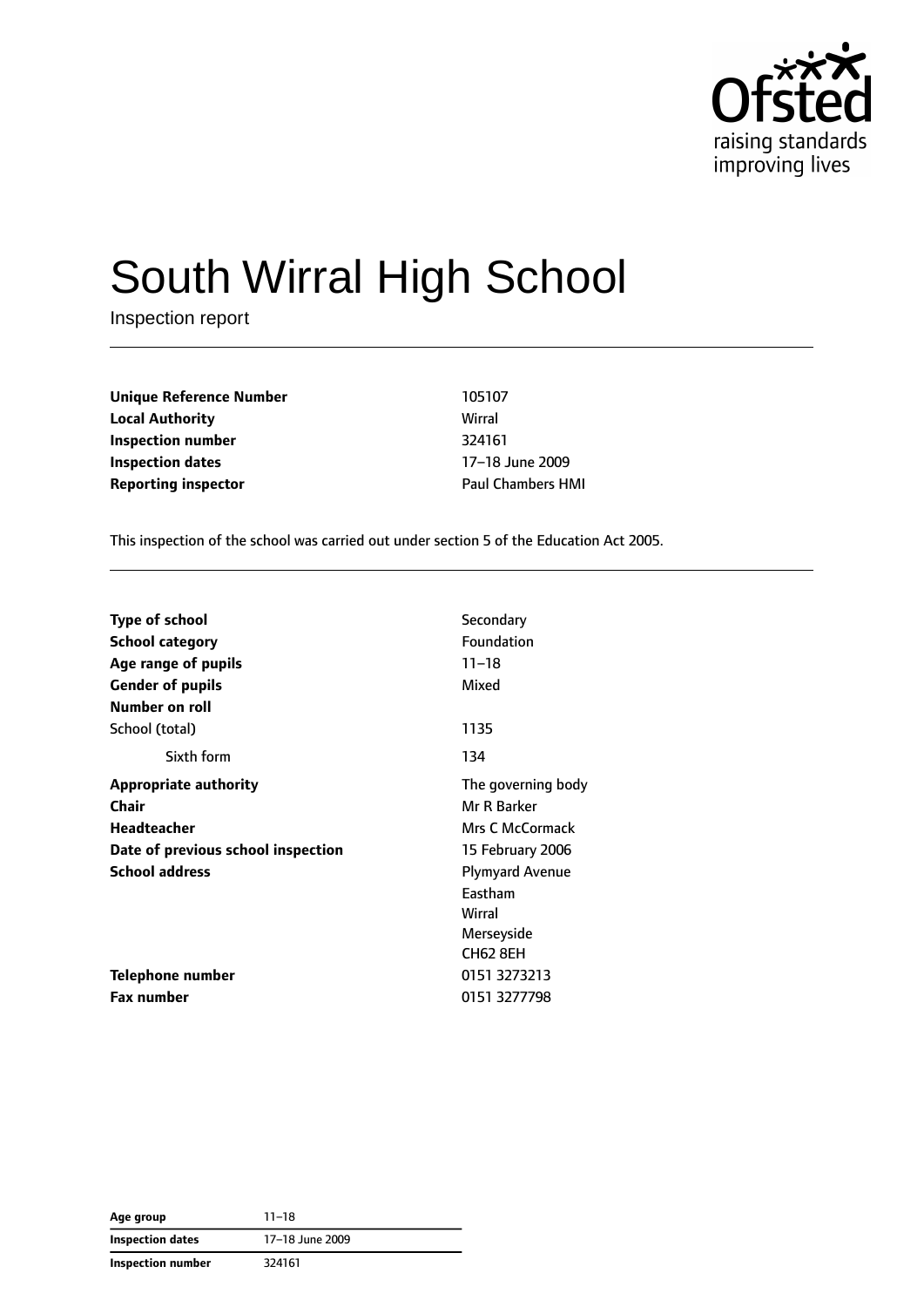.

<sup>©</sup> Crown copyright 2009

Website: www.ofsted.gov.uk

This document may be reproduced in whole or in part for non-commercial educational purposes, provided that the information quoted is reproduced without adaptation and the source and date of publication are stated.

Further copies of this report are obtainable from the school. Under the Education Act 2005, the school must provide a copy of this report free of charge to certain categories of people. A charge not exceeding the full cost of reproduction may be made for any other copies supplied.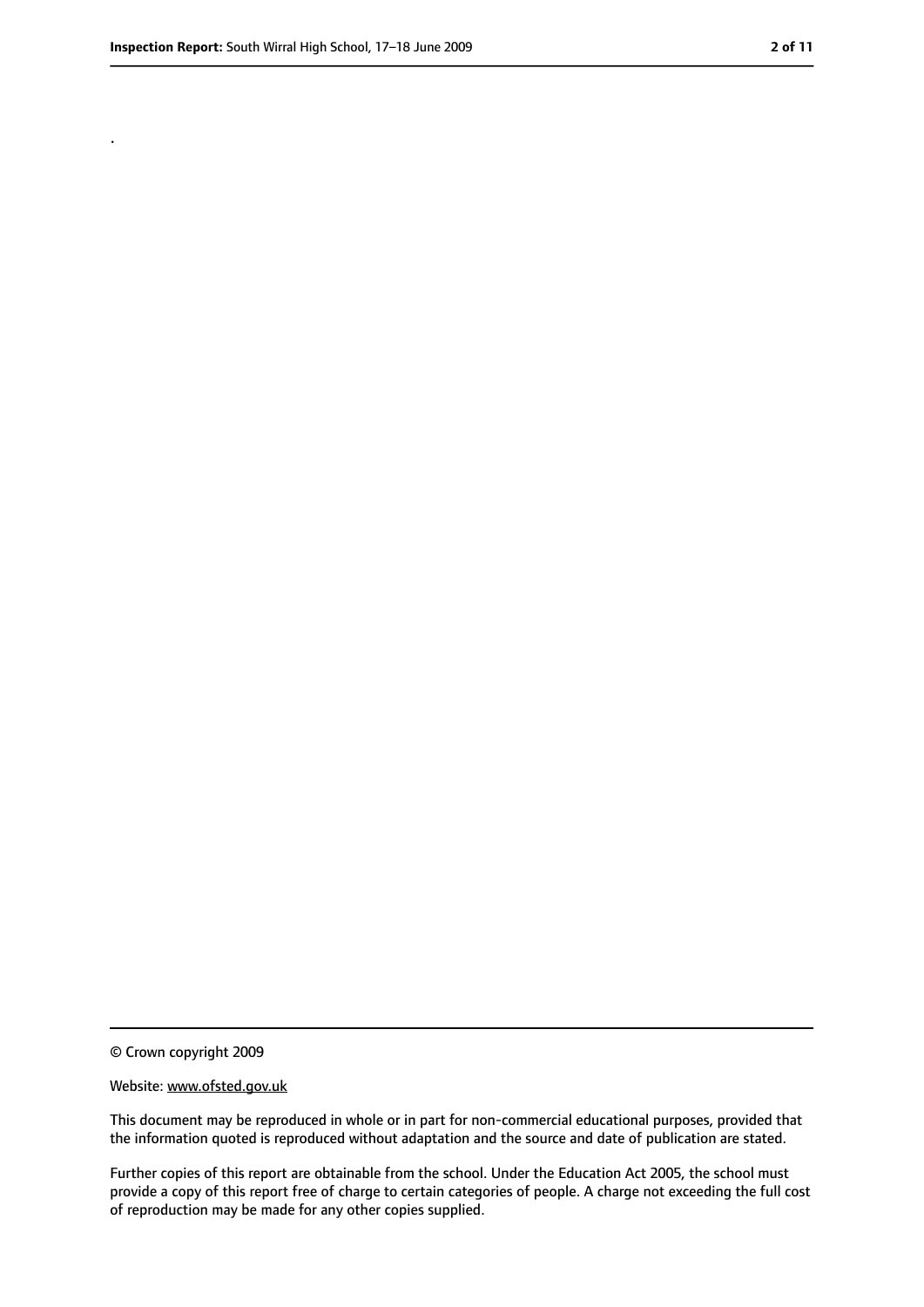## **Introduction**

The inspection was carried out by one of Her Majesty's Inspectors and four additional inspectors.

#### **Description of the school**

South Wirral High School is a larger than average secondary school that serves the towns of Eastham and Bromborough and the surrounding districts on the Wirral. An overwhelming majority of the students are of White British heritage. There are more boys on roll than girls, although this is not consistently the case in every year group. The proportion of students with learning difficulties and/or disabilities is well above average and the proportion with a statement of special educational need is above average. This is a non-selective school in a selective area. The proportion of students who are entitled to a free school meal is above the national average. The school has specialist status in visual and performing arts, and has recently been designated a High Performing Specialist School and awarded a second specialism in mathematics and computing. The school gained recognition as a National Support School in September 2008, and holds a number of awards, including Investors in People, Artsmark Gold and International School.

#### **Key for inspection grades**

| Grade 1 | Outstanding  |
|---------|--------------|
| Grade 2 | Good         |
| Grade 3 | Satisfactory |
| Grade 4 | Inadequate   |
|         |              |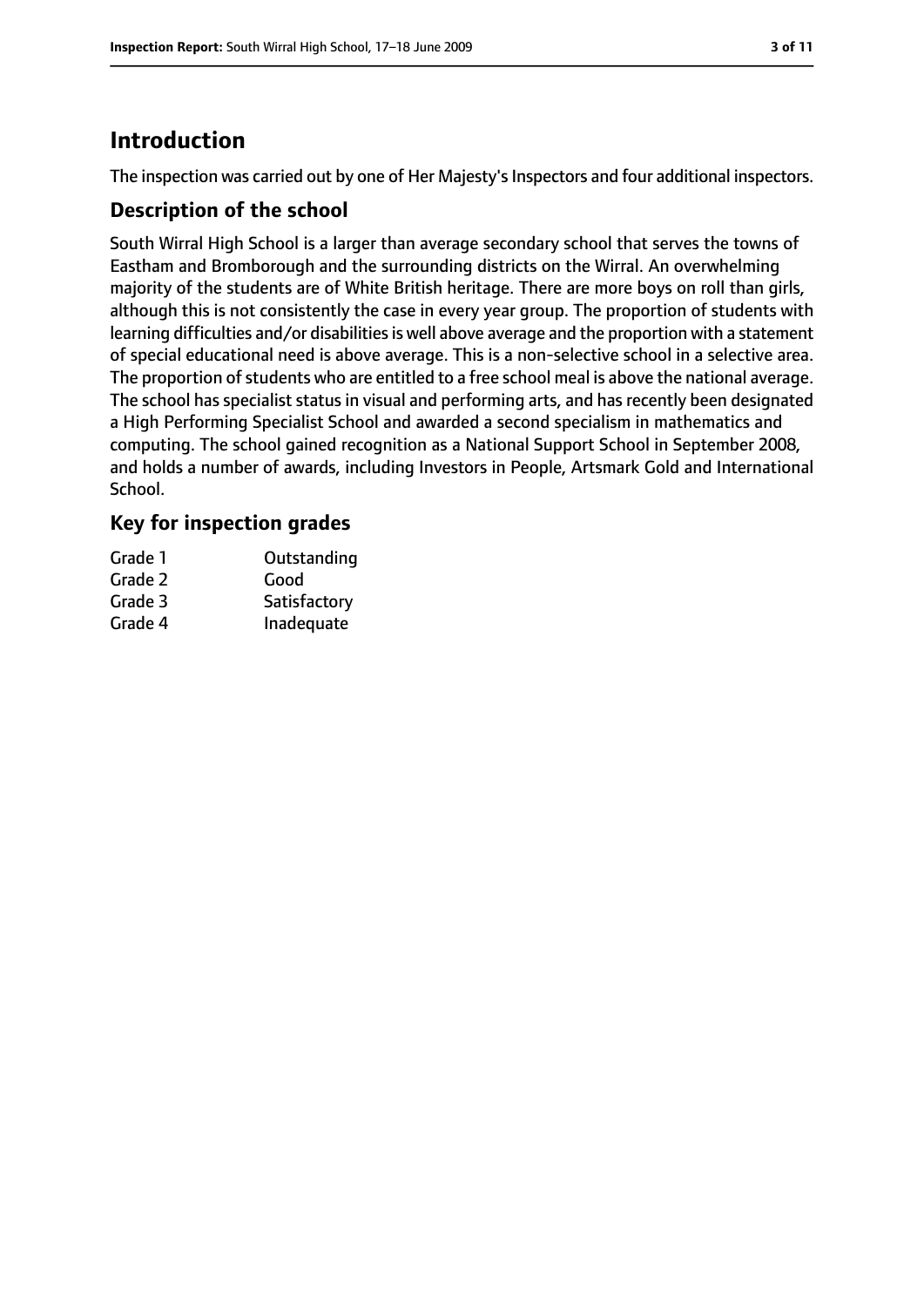# **Overall effectiveness of the school**

#### **Grade: 2**

South Wirral is a good school, where students achieve well. Staff offer outstanding care and support which help the students to develop high levels of personal skills. Evidence from the inspection questionnaires confirms that the school enjoys a good reputation locally.

Students join the school with below average attainment. They make good progress in Key Stages 3 and 4 so that standards are broadly average at the end of Key Stage 4. In 2007 and 2008, GCSE results consolidated the steady and sustained improvements in results up to 2006; school data suggest that the 2009 results will show clear improvement on 2008. In the sixth form, students' achievement is satisfactory, although standards are below average overall.

Students' personal development, including their behaviour, is outstanding. Students feel safe and secure in school; they are confident that any reported incidents of bullying are dealt with effectively. Their excellent understanding of the importance of healthy lifestyles is reflected in high levels of participation in sports clubs. They are proud of their school and show high levels of enjoyment in all that the school provides. They particularly enjoy the wealth of extra-curricular activities, especially in performing arts, and benefit from the many trips and visits arranged for them. Levels of participation in these activities are carefully monitored and are very high.

The quality of teaching and learning is good, and together with good academic guidance, promotes students' thinking skills and a good pace of learning. Teachers are willing to try different ideas and a culture of mutual support helps them to develop further their professional skills. Formal and informal assessments help students to understand their strengths and weaknesses. However, the standard of marking of day-to-day work varies, so that some students do not get regular reinforcement to the message of how to improve. The outstanding curriculum is very effectively enriched by a range of events, many linked to the school's specialist status, including visits to local museums and churches, trips abroad, and visits from artists. The many community activities promote community cohesion very effectively.

The school is well led and managed. The school's specialist status makes a strong contribution to its success and the impact can be seen in several areas. The curriculum on offer has been broadened to include, for example, all Key Stage 3 students studying dance, and sixth form students having the opportunity to study

A level digital photography. Students achieve well in the specialist subjects and the school meets its targets in these areas. Specialist status has also had a positive impact on the personal development of the students: for example, the large numbers who have participated in dance, drama, music and mathematics events have gained in confidence and the ability to relate to others. The many improvements since the last inspection, together with the school's record of innovation and support to other schools, demonstrate good capacity to improve.

## **Effectiveness of the sixth form**

#### **Grade: 3**

Achievement in the sixth form is judged in relation to other sixth forms and does not take account of the good progress which students have made up to the age of 16.

Students enter the sixth form with attainment that is slightly below average for AS and A2 level and broadly average for applied courses. Standards are below average overall but broadly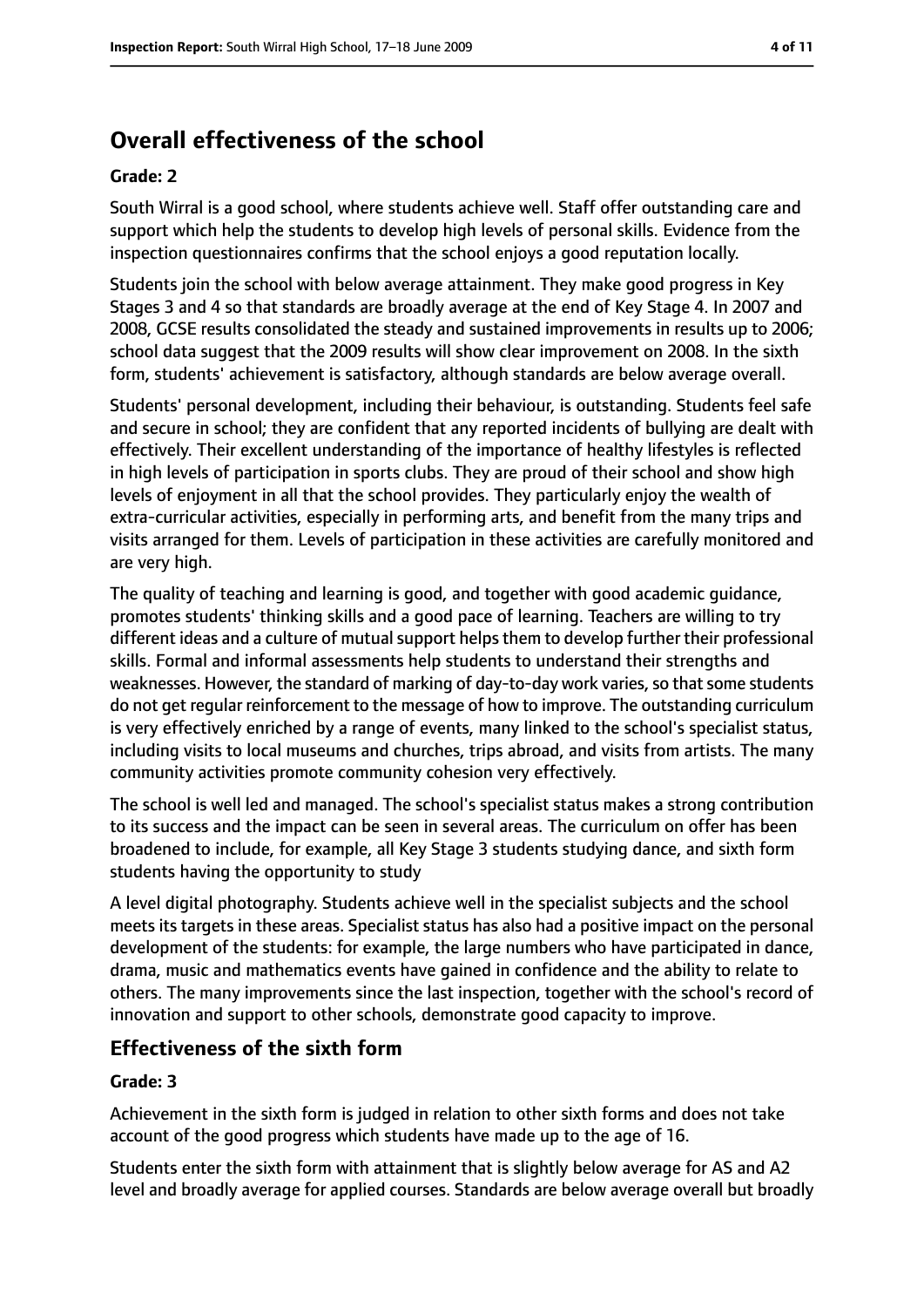in line with national averages in applied courses, representing satisfactory achievement. Recent results show considerable variation between standards and achievement in different subjects.

Students' personal development is outstanding. They have positive attitudes and demonstrate high levels of confidence and maturity. They enjoy school and contribute well to helping younger students. The school's specialist status also provides opportunities for them to work in partner schools in addition to their work as sports leaders.

The quality of teaching and learning is satisfactory. In general, students are not as actively engaged in their learning as they are in the main school, though they value the increased opportunities for independent learning provided in some subjects. The good curriculum offers a suitable choice of subjects at AS and A2 and vocational provision has been extended since the last inspection to include Business and Technology Education Council (BTEC) sport. Students appreciate the wide range of enrichment activities, many related to the school's specialism, which contribute greatly to their personal development. Students speak highly of the care, guidance and support they receive from their teachers and support staff. Testament to this is the success of students who struggled to achieve earlier in their school career. Few students leave the sixth form during their courses and an increasing number progressto higher education as well as into employment and training. Leadership and management are satisfactory: standards have risen overall in the last three years, but students do not achieve as well as in the main school.

#### **What the school should do to improve further**

- Raise standards and achievement in the sixth form.
- Improve the standard of marking so that it contributes more to students' understanding of how to improve.

## **Achievement and standards**

#### **Grade: 2**

Students join the school with attainment that is generally below average. By the end of Key Stage 4, standards are average: for example, in 2008, the proportion of students with five or more good passes at GCSE was 56%, compared with the national average of 64%. Evidence presented by the school suggests that in 2009, GCSE results will show improvement on the 2008 figures.

Inspection evidence confirms that current students, including those with learning difficulties and/or disabilities, make good progress. Students achieve well; data for the last three years confirm that students make generally greater gains in their learning than similar students in other schools. Students generally meet the demanding targets set for them, including in the school's specialist subjects.

## **Personal development and well-being**

#### **Grade: 1**

Students' spiritual, moral, social and cultural development is excellent overall. Students demonstrate a high degree of confidence and politeness when talking to adults and to each other. Their good understanding of different cultures is promoted effectively through the school's comprehensive personal, social and health education programme. Their attendance is good.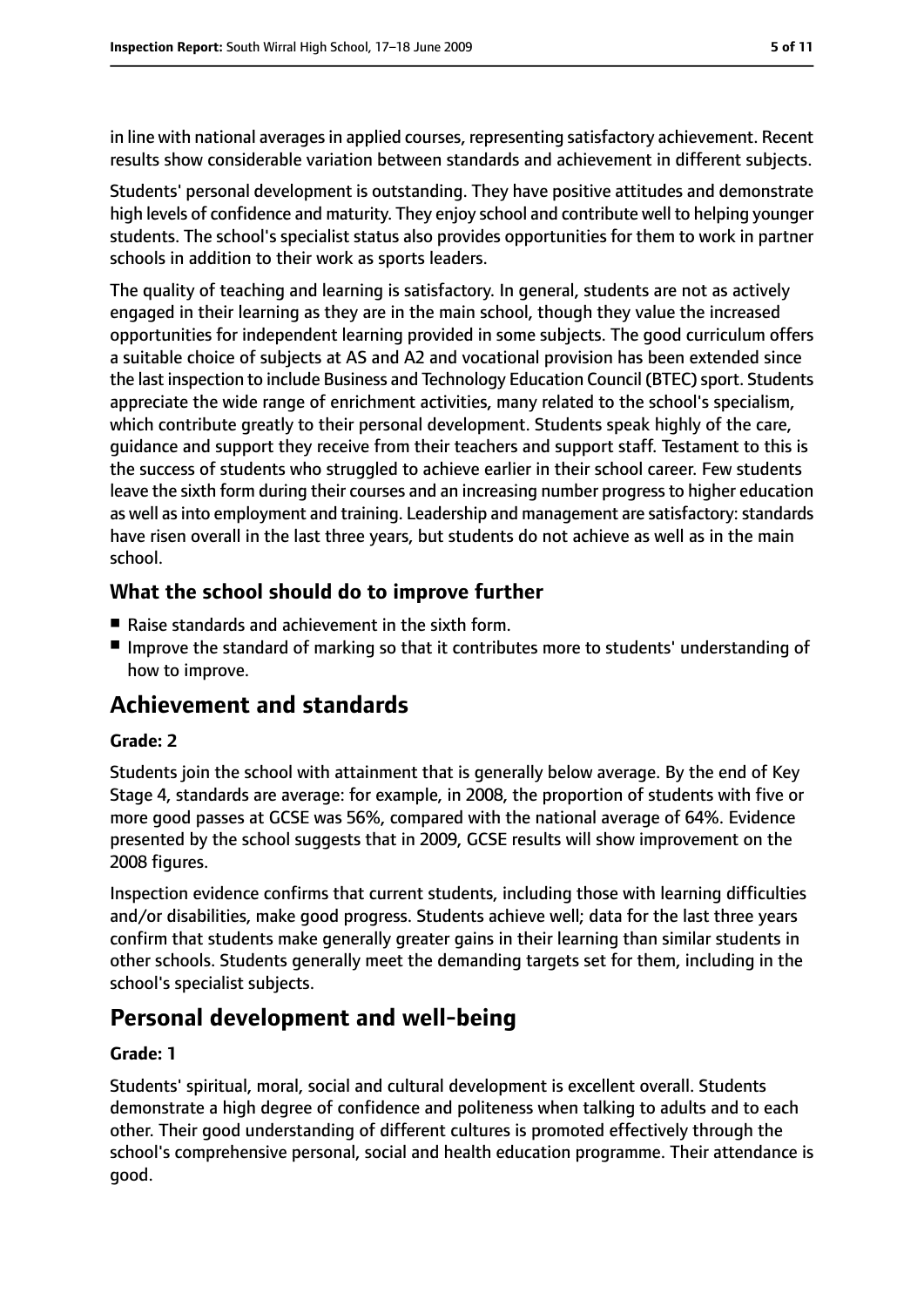Students feel safe in school. They show an excellent understanding of how to lead a healthy lifestyle through taking regular exercise and eating healthily. Relationships with teachers and other school staff are very strong, and these contribute to students' excellent behaviour, both in lessons and around the school. Students contribute very well to the broader life of the school, for example through taking part in assemblies or school events. The school council is well established and students' views contribute to many decisions about provision in the school; as a result, students feel that they are listened to. Students show interest in the wider community through collections for a variety of charities, and the link with a school in Ghana enhances their understanding of global issues. Business enterprise days and involvement with the Connexions service help to prepare students well for the future world of work.

## **Quality of provision**

## **Teaching and learning**

#### **Grade: 2**

The quality of teaching and learning is good. A positive shared approach to classroom initiatives has enabled teachers to develop teaching strategies designed to bring about improvements. Members of the school's teaching and learning group, amongst others, have helped the way that teachers share and share good practice.

Good teaching promotes excellent classroom relationships, which contribute to students' excellent attitudes to learning. Teachers are making increasingly effective use of the school's Virtual Learning Environment to enable students to be more active and engaged learners. Teaching assistants make a good contribution to students' learning and ensure that those with learning difficulties and/or disabilities progress at the same rate as others in the class. In the best lessons, a strong sense of pace and purpose maintains students' interest; students are active participants, reflecting on their own and others' learning. In less successful lessons, students are given fewer opportunities to take an active role in their learning, so that their engagement with tasks and the pace of learning are uneven.

Marking, including the use of written feedback, is satisfactory overall. However, the quality and detail of regular marking is inconsistent so that students do not always know how well they have done and what to do to improve their work.

## **Curriculum and other activities**

#### **Grade: 1**

The outstanding curriculum meets the needs of students very well. At Key Stage 3, all students study dance as a separate subject, and one group of students is entered for GCSE expressive arts at the end of Year 9. The school reviewsits provision regularly, and has adapted the courses in Key Stage 4 to meet the needs of those looking for more vocational options. More able students have opportunities to study three sciences and increasing numbers are taking up modern language options. Some have the opportunity to take GCSE examinations in Year 10 and extend their learning with AS level options in Year 11. In addition, the school has been innovative in offering an alternative curriculum for a small group of students at risk of underachieving. Students speak positively about the options available to them and particularly of the guidance they receive for progression into Key Stage 4. The many opportunities for involvement in sport and performances contribute much to students' personal development.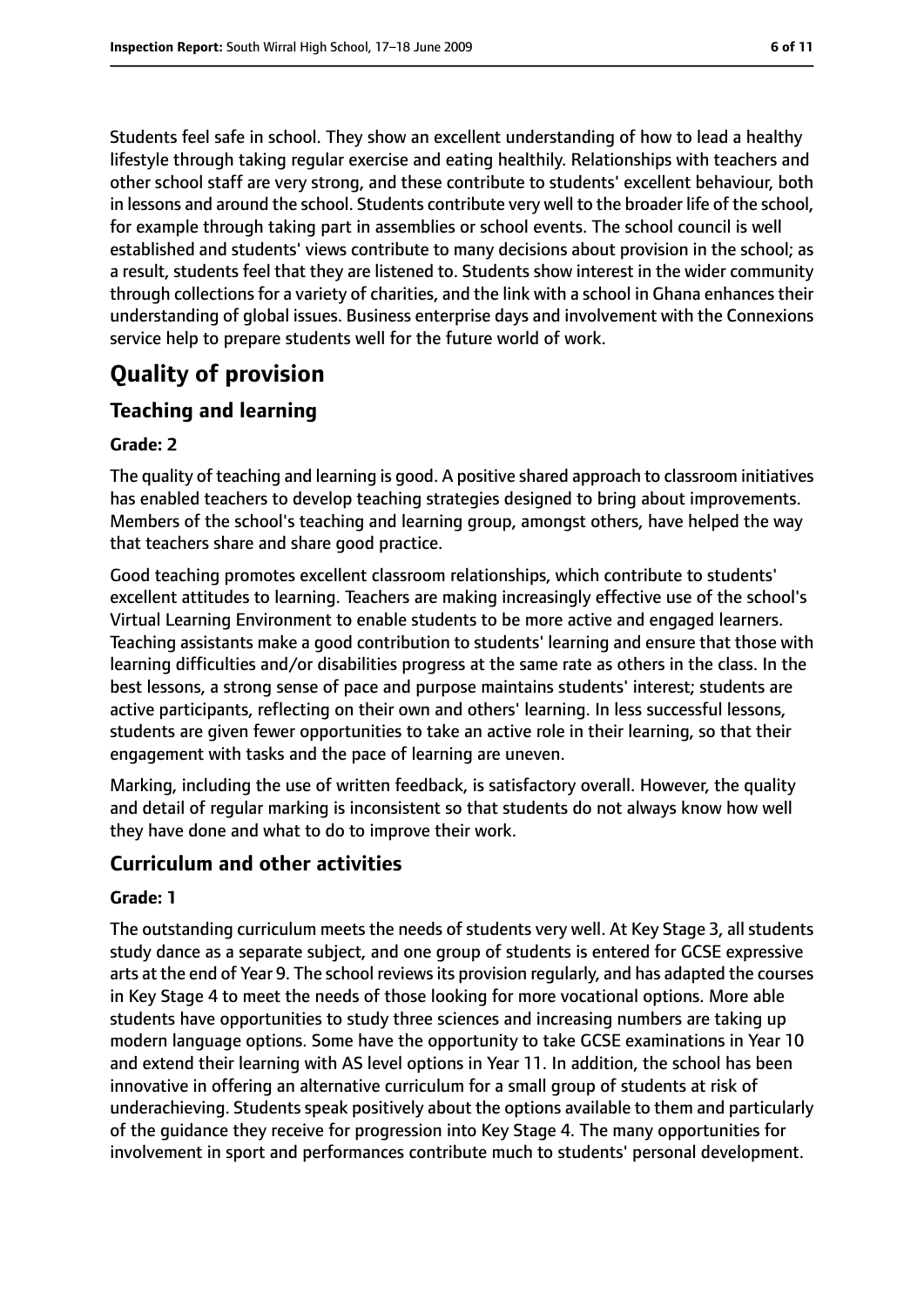#### **Care, guidance and support**

#### **Grade: 1**

Care, guidance and support for students are outstanding. Child protection and safeguarding procedures meet statutory requirements. Students say that they feel well cared for and are confident that any problems are resolved quickly and effectively. The school has effective systems to support students' personal development reflecting the high degree of care and dedication of the staff. Excellent links with the local primary schools, the local authority and other external agencies concerned with promoting students' welfare ensure that all students, including those with learning difficulties and/or disabilities, are well supported with appropriate and timely intervention strategies. In addition, staff within the school provide excellent support and care for vulnerable students that match their needs extremely well. The high quality of care and support helps to maintain students' excellent behaviour and good attendance and contributes strongly to students' social and moral development. The school analyses its support structures and can demonstrate positive impact, for example, in the reduction in behaviour referrals and exclusions. Academic guidance is good overall. Formal and informal assessments help students to know how well they are doing. Students generally know the National Curriculum level they are working at and their target grades or levels.

#### **Leadership and management**

#### **Grade: 2**

The school is well led and managed by a team of highly committed leaders, who direct improvement with a common sense of purpose. Teachers are highly supportive of each other and eagerly take up opportunities for professional development. Processes for evaluation and improvement planning are well established and well understood by managers at all levels. Managers generally know the school well, and identify appropriate areas for improvement, but recent evaluations have overstated how well students achieve, both in the main school and the sixth form. The quality of improvement planning is good overall, but is uneven at department level. Links with other providers are strong and are developing, both in the sixth form and particularly with local primary schools. Resources are well managed and the school provides good value for money. Governors provide a good level of support and challenge.

The school demonstrates an outstanding commitment to equality of opportunity. Up to Year 11, students of all abilities achieve well: for each of the last three years, almost all have gained five or more GCSE passes at grades A\* to G, and differences in achievement for different groups of students are very small. In addition, processes for monitoring students' personal development, including their involvement in cultural events, are helping to ensure that extra-curricular opportunities are accessed by all.

The school makes an outstanding contribution to community cohesion. Managers have assessed need and enable students to gain widespread understanding of other cultures and different living conditions through a range of activities. For example, a very successful link with a school in Ghana, supported by school events, helps students to understand the needs of students who live in very different economic circumstances from their own.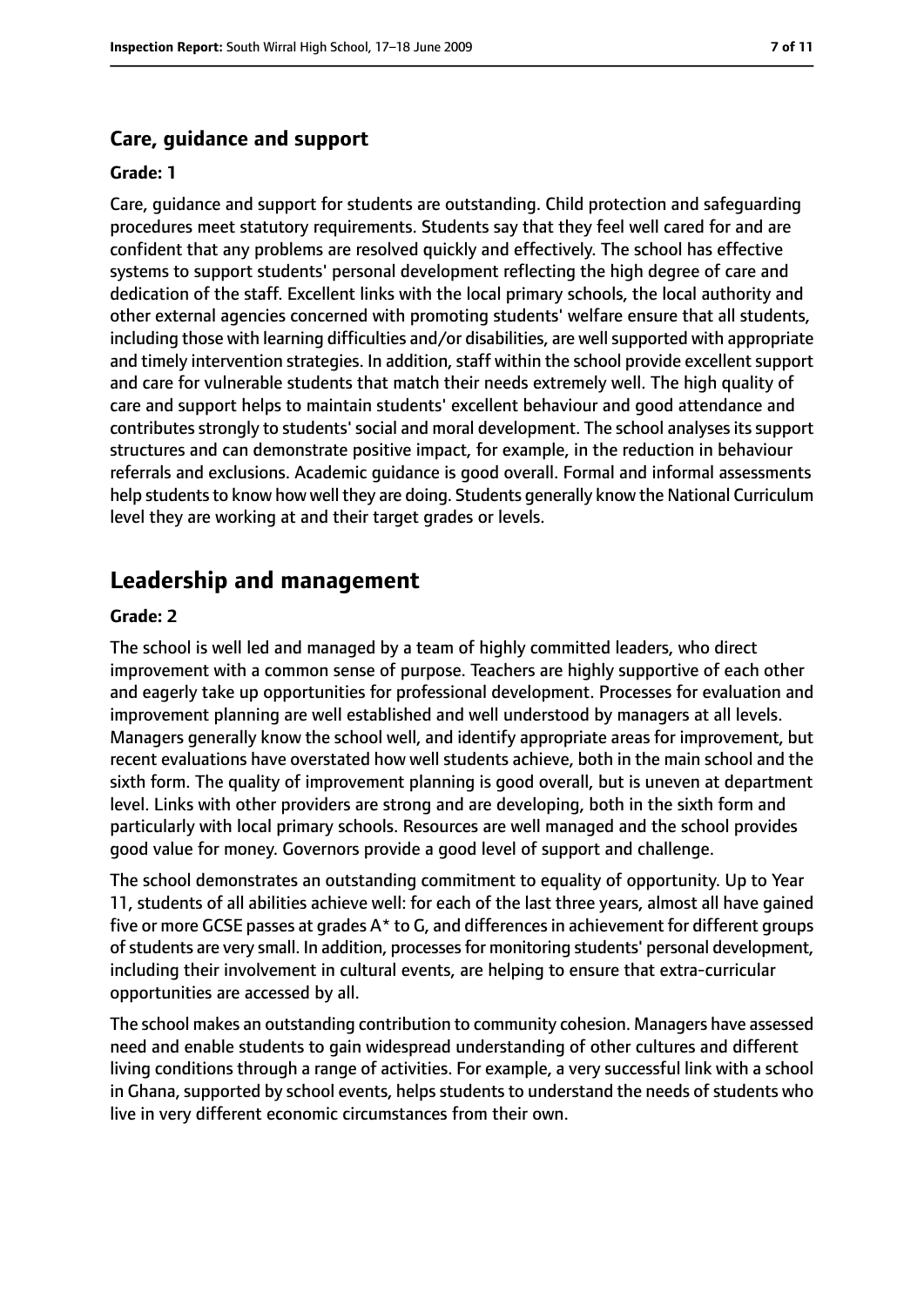**Any complaints about the inspection or the report should be made following the procedures set out in the guidance 'Complaints about school inspection', which is available from Ofsted's website: www.ofsted.gov.uk.**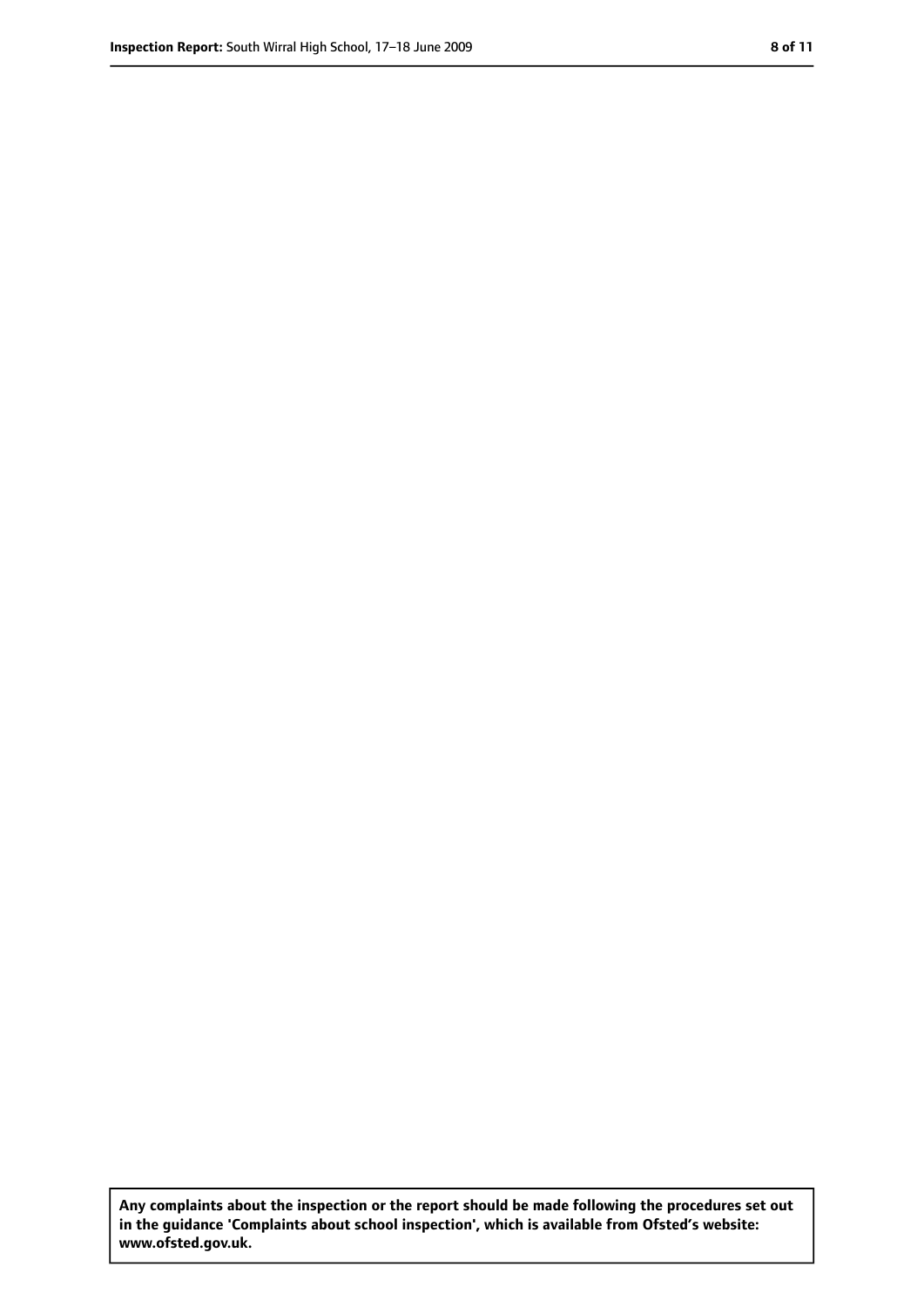# **Inspection judgements**

| Key to judgements: grade 1 is outstanding, grade 2 good, grade 3 | <b>School</b><br><b>Overall</b> | $16-19$ |
|------------------------------------------------------------------|---------------------------------|---------|
| satisfactory, and grade 4 inadequate                             |                                 |         |

#### **Overall effectiveness**

| How effective, efficient and inclusive is the provision of<br>education, integrated care and any extended services in<br>meeting the needs of learners? |     |     |
|---------------------------------------------------------------------------------------------------------------------------------------------------------|-----|-----|
| Effective steps have been taken to promote improvement since  <br>the last inspection                                                                   | Yes | Yes |
| How well does the school work in partnership with others to<br>promote learners' well being?                                                            |     |     |
| The capacity to make any necessary improvements                                                                                                         |     |     |

## **Achievement and standards**

| How well do learners achieve?                                                                               |  |
|-------------------------------------------------------------------------------------------------------------|--|
| The standards <sup>1</sup> reached by learners                                                              |  |
| How well learners make progress, taking account of any<br>significant variations between groups of learners |  |
| How well learners with learning difficulties and/or disabilities<br>make progress                           |  |

#### **Annex A**

<sup>&</sup>lt;sup>1</sup>Grade 1 - Exceptionally and consistently high; Grade 2 - Generally above average with none significantly below average; Grade 3 - Broadly average to below average; Grade 4 - Exceptionally low.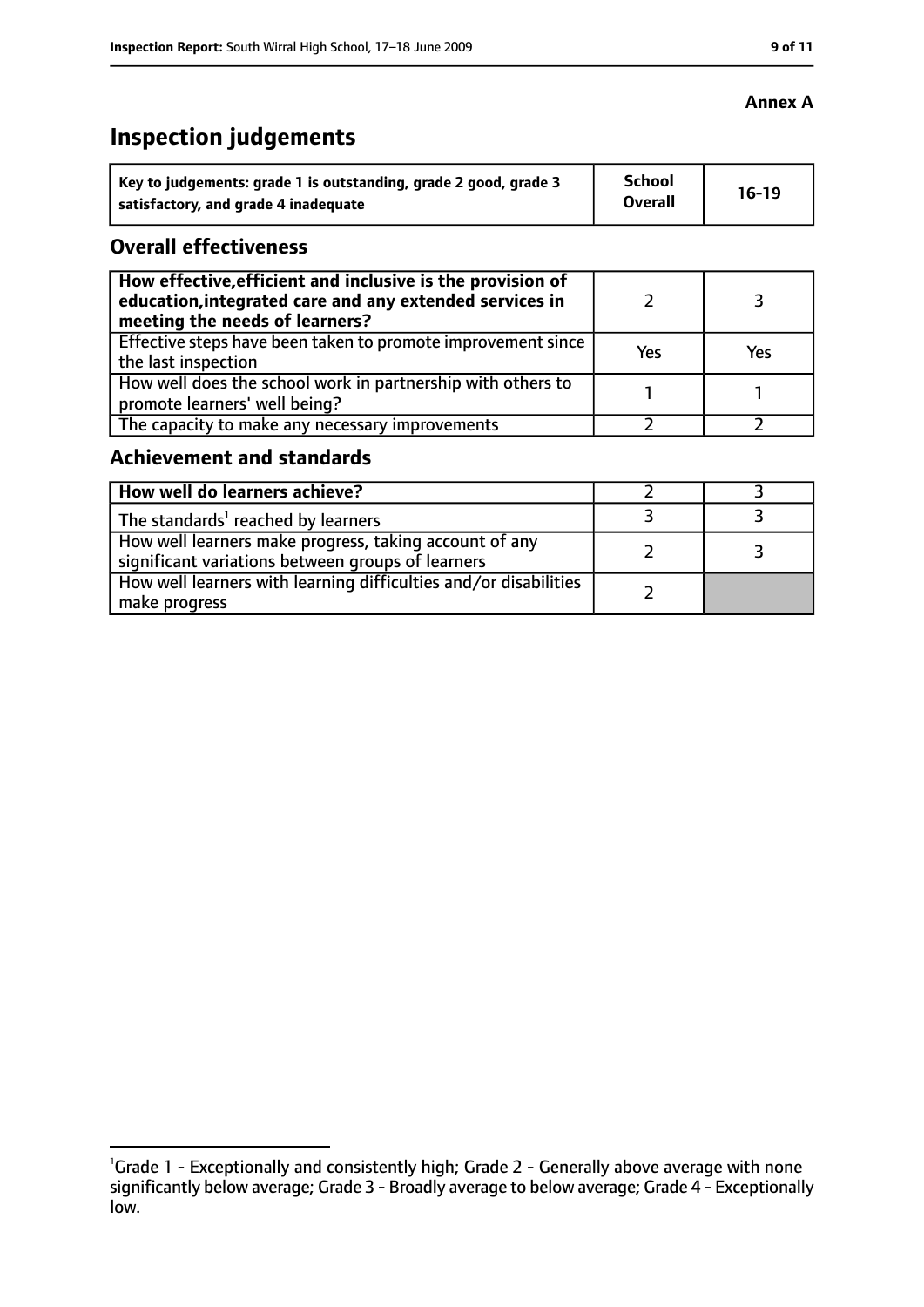## **Personal development and well-being**

| How good are the overall personal development and<br>well-being of the learners?                                 |  |
|------------------------------------------------------------------------------------------------------------------|--|
| The extent of learners' spiritual, moral, social and cultural<br>development                                     |  |
| The extent to which learners adopt healthy lifestyles                                                            |  |
| The extent to which learners adopt safe practices                                                                |  |
| The extent to which learners enjoy their education                                                               |  |
| The attendance of learners                                                                                       |  |
| The behaviour of learners                                                                                        |  |
| The extent to which learners make a positive contribution to<br>the community                                    |  |
| How well learners develop workplace and other skills that will<br>contribute to their future economic well-being |  |

# **The quality of provision**

| $\mid$ How effective are teaching and learning in meeting the<br>full range of learners' needs?       |  |
|-------------------------------------------------------------------------------------------------------|--|
| How well do the curriculum and other activities meet the range<br>of needs and interests of learners? |  |
| How well are learners cared for, quided and supported?                                                |  |

# **Leadership and management**

| How effective are leadership and management in raising<br>achievement and supporting all learners?                           |               | 3   |
|------------------------------------------------------------------------------------------------------------------------------|---------------|-----|
| How effectively leaders and managers at all levels set clear<br>direction leading to improvement and promote high quality of | $\mathcal{L}$ |     |
| care and education                                                                                                           |               |     |
| How effectively leaders and managers use challenging targets<br>to raise standards                                           | $\mathcal{P}$ |     |
| The effectiveness of the school's self-evaluation                                                                            | $\mathcal{P}$ | 3   |
| How well equality of opportunity is promoted and discrimination<br>eliminated                                                |               |     |
| How well does the school contribute to community cohesion?                                                                   |               |     |
| How effectively and efficiently resources, including staff, are<br>deployed to achieve value for money                       | $\mathcal{P}$ |     |
| The extent to which governors and other supervisory boards<br>discharge their responsibilities                               | 2             |     |
| Do procedures for safequarding learners meet current                                                                         | Yes           | Yes |
| qovernment requirements?                                                                                                     |               |     |
| Does this school require special measures?                                                                                   | No            |     |
| Does this school require a notice to improve?                                                                                | No            |     |